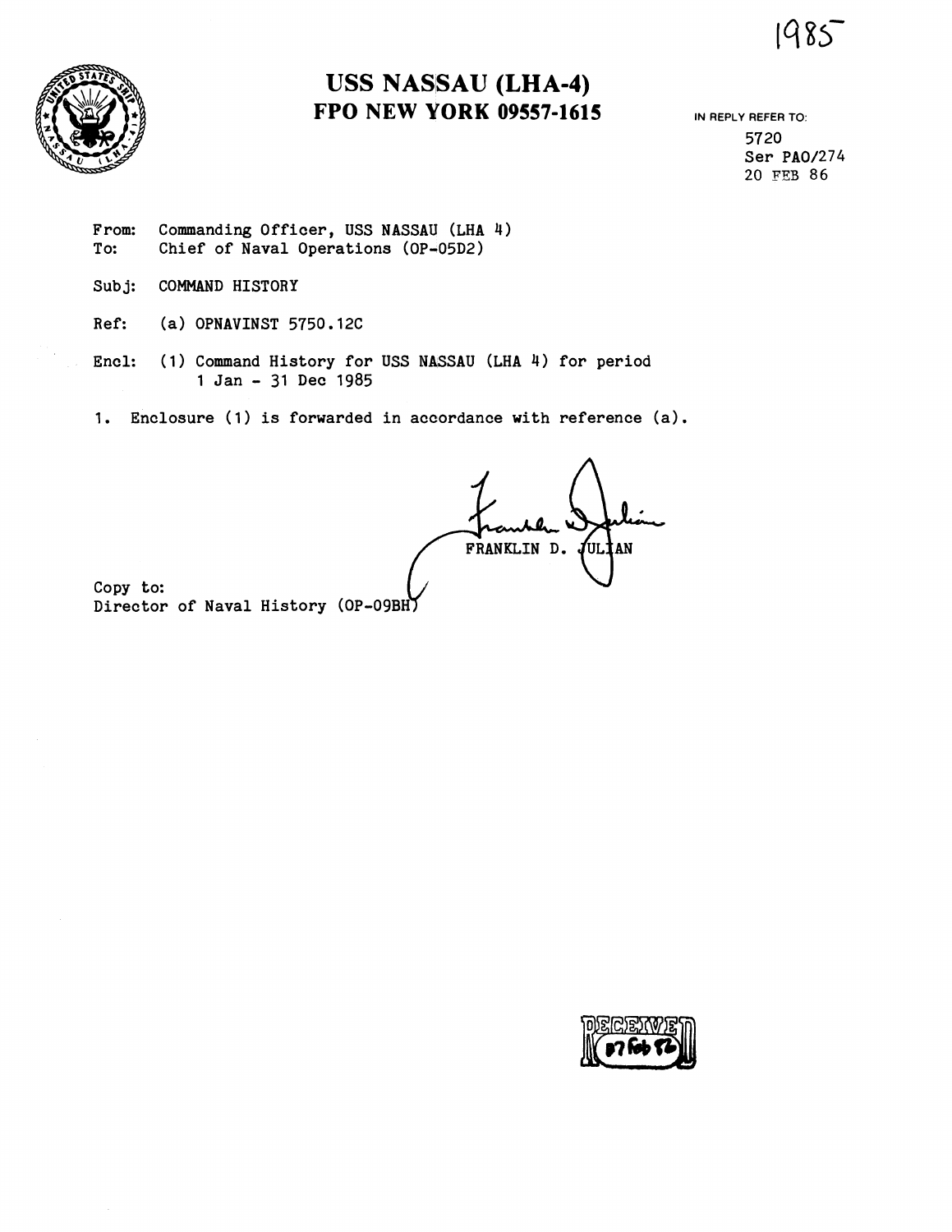## **JANUARY**

- 3 **COMPHIBRON** SIX staff departed. 9 - COMPHIBRON SIX staff departed.<br>7 - COMPHIBRON SIX staff returned.<br>9 - Underway for local operations.<br>11 - Peturned to port
- 7 **COMPHIBRON** SIX staff returned.
- (d) COMPHIBRON SIX stat)<br>d) Underway for local U Returned to port.<br>Id Underway for local
- 
- 14- Underway for local operations.<br>
14 Returned to port.<br>
14 Underway for local operations.<br>
19 Peturned to port.  $11$  -- Returned to port.<br>14 -- Underway for local operations.<br>19 -- Returned to port.
- 

14 <del>-</del> Underway for local operations.<br>19 - Returned to port.<br>23 - Second Marine Division staff embarked. GEN KEITARO WATANABE, chairman<br>of Jæresse Joint Staff Council wisited.

- of **Jqanese** Joint Staff Council, visited. 23 - Second Marine Division staff em<br>of Japanese Joint Staff Council, visi<br>24 - Underway for local operations.
- $24$  Underway for local operations.<br> $26$  Returned to port.
- 
- $31 -$  Second Marine Air Wing staff embarks.

- **FEBRIARY**<br>2 Second Marine Division and Second Marine Air wing departed. 4 - Second Marine Division and Second Marine Air wi<br>4 - COMPHIBRON FOUR change of command held aboard. 7- Second Marine Division and Second<br>1 - COMPHIBRON FOUR change of comma<br>7 - Underway for local operations.
- 
- $7 -$  Underway for local operations.<br> $13 -$  Returned to port.
- 
- 18 Underway for local operations.
- 21 Operational Propulsion Plan Examination (OPPE) began.
- 23 Received satisfactory grade in OPPE. Returned to port.
- 25 Underway for Supporting Arms Coordinated Exercise (SACEX)/Naval Gunfire Support (NGFS) qualification, during which USS NASSAU carried 2,670 tons of equipment, including 213 **Marine** Corps vehicles and artillery units, a record load for the ship.

- **MARCH**<br>2- Arrived Guantanamo Bay, Cuba; began offload of Marine Corps construction<br>2007 materials and personnel gear, materials and personnel.<br>3 - Completed offload; departed Gunatanamo Bay. 3 - Arrived Guantanamo Bay, Cuba; began offload<br>gear, materials and personnel.<br>3 - Completed offload; departed Gunatanamo Bay.<br>3 - Arrived Poosevelt Poads, Puerto Riop, follow
- 
- 9ear, materials and personnel.<br>
3 Completed offload; departed Gunatanamo Bay.<br>
9 Arrived Roosevelt Roads, Puerto Rico, following completion of successful<br>
SACEY AKES cualification Departed Roosevelt Roads SACEX/NGFS qualification. Departed Roosevelt Roads.<br>
1 - Safety standown.<br>
2 - Arrived Fort Lauderdale, Florida, for port visit.<br>
14 - Undervay for Norfolk, Conducted AV-8 Harrier and Arm - Arrived Roosevelt R<br>SACEX/NGFS qualific<br>11 - Safety standdown.<br>12 - Arrived Fort Laude
- 
- 
- 11 Safety standdown.<br>12 Arrived Fort Lauderdale, Florida, for port visit.<br>14 Underway for Norfolk. Conducted AV-8 Harrier and Army and Air Force helicopter carrier qualifications en route.
- <sup>19</sup> Returned **to hane** port.
- belicopter carrier qualifications en route.<br>27 Returned to home port.<br>27 Admiral James H. Flatley Award for 1984 fleetwide aviation safety in<br>27 Admiral James H. Flatley Award for 1984 fleetwide aviation safety in Find a state of the test of the state of the state of the state of the state of the state of the state of the state of the state of the state of the state of the state of the state of the state of the state of the state of LHA/LPH class ships presented to USS NASSAU by RADM R. B. ROGERS, COMPHIBGRU TWO.
- <sup>30</sup> CAPT **FRANKLIN** D. JULIAN relieve6 CAPT **XIN?GD H. JESBEIEI; as** Carmanding Officer. VADM ROBERT F. DUNN, COMNAVAIRLANT, was guest speaker.

**APRIL**<br>15 - Underway for Operations Universal Trek and Solid Shield '85. USS NASSAU served **as** flagship for the nine-ship **ta4c** force in Universal Trek before joining 35 other U.S. Atlantic Fleet ships for Solid Shield. Universal

Enclosure (1)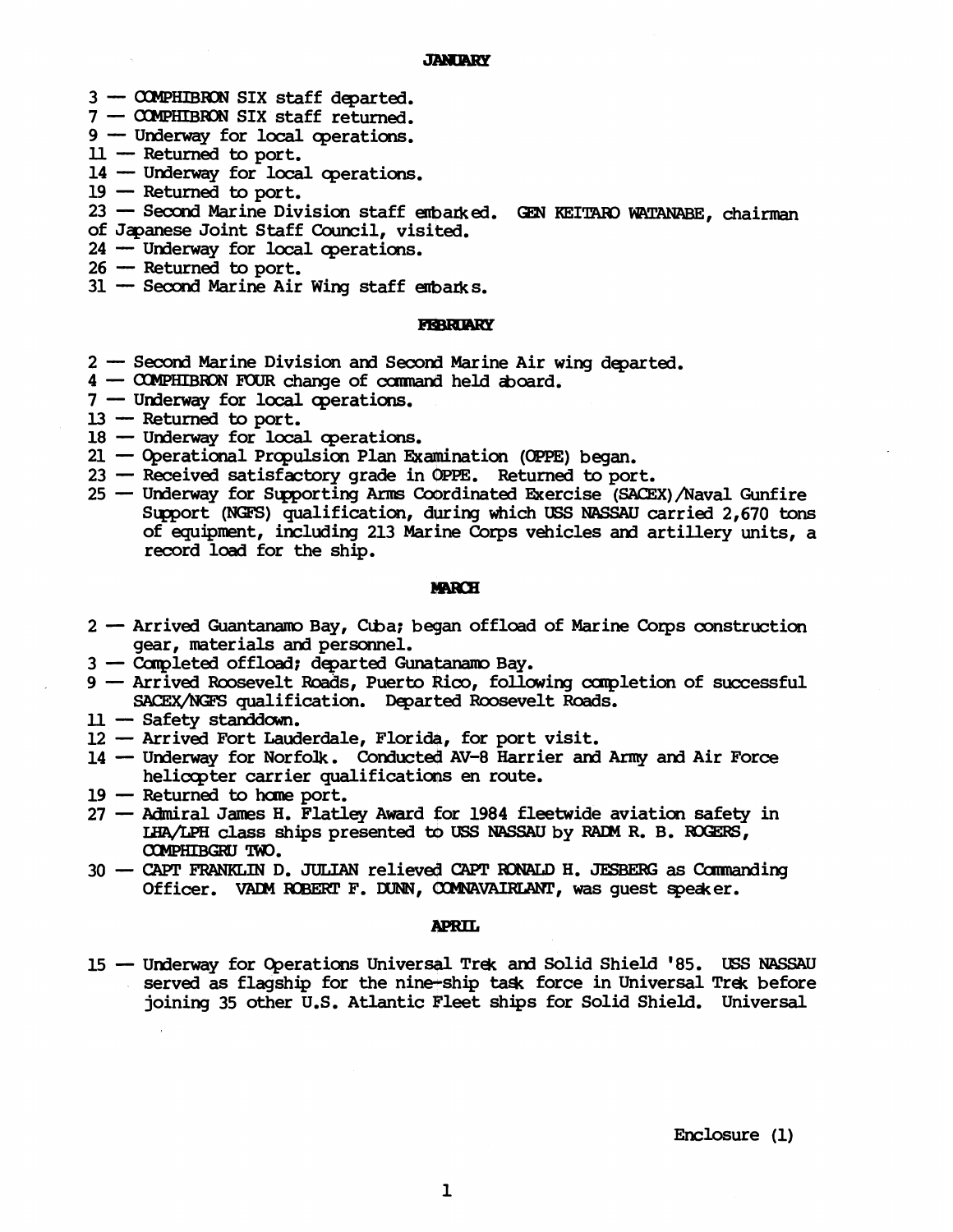Trek **bck** place in Honduras and her coastal waters. W5 came to a climax on the 24th when the order "Land the larding force." began the assault by more than 750 Marines f ran tBS NASSAU **on** the beach near Puerto Castillo.

30 - The 22nd annual Solid Shield exercise, which included 43,000 members of the four Armed Services and U.S. Coast Guard, began off the U.S. East Coast. USS NASSAU and enbadt **ed** units participated in air assault ard amohibious coerations off the coast of Camp Lejeune, North Carolina.

- **MAY**<br>18 Returned to home port at conclusion of Solid Shield '85.
- <sup>29</sup> **-T, VADM HENRY** C. MWTIN, shifted his flag to **US5 NASSAU** from USS MOUNT WHITNEY (LCC 20).

**JUNE**<br>11-13 - Satisfactorily completed COMPHIBRON TWELVE Command Inspection.

**JULY**<br>9 — Underway for Readiness Exercise '85. 21 - Underway for Readiness Exercise 1944<br>24 - Underway for home port.<br>24 - Underway for home port.

21 - Underway for Readiness Exercise '85.<br>21 - Arrived St. Thomas, U.S. Virgin Islands, for port visit. 21 - Arrived St. Thomas, U.S. Virgin Islands, for port 24 - Underway for home port.<br>27 - Returned to home port at conclusion of READEX '85.

## **AUGLIST**

- <sup>27</sup>-- Underway for Exercise Ocean Safari '85. <sup>28</sup> **ACM** WESLEY L. KDObRLD, **SACIANT,** arrived.
- 28 ADM WESTEY L. MCDONALD, SACIANT, arrived.<br>29 ADM MCDONALD and VADM HENRY C. MUSTIN, COMSTRIKFLTLANT, held news conference with 17 international journalists. **ADM** departed. U.S. Senator WILLIAM P. GRAMM of Texas arrived for a tour, briefing and a lunch with his constituents and departed.

- **23** Arrived Hamburg, Germany, for port visit. According to German Navy<br>23 Arrived Hamburg, Germany, for port visit. According to German Navy<br>6 Africials INS NASSAU is the largest U.S. Navy ship to visit Hamburg officials, USS NASSAU is the largest U.S. Navy ship to visit Hamburg.<br>28 - Underway for Portsmouth, England. 23 - Arrived Hamburg, Germany, for port vi<br>officials, USS NASSAU is the largest<br>28 - Underway for Portsmouth, England.<br>20 - Anniuse Portsmouth, England, for port
- 
- 30 Arrived Portsmouth, England, for port visit.

### **OCTOBER**

<sup>5</sup>- Underway for **hane** port.

<sup>12</sup>- Fkturned to **home** port at conclusion of Ekercise **Ocean** Safari '85.

28-30 - Satisfactorily completed COMNAVSURFLANT Supply Management Inspection.

**NOVEMBER**<br>15 — USS NASSAU received Meritorious Unit Commendation, presented by RADM R. **B.** KGEBS, *OOMPHIBGRU* 'IWO, for service during her 1984 Mediterranean